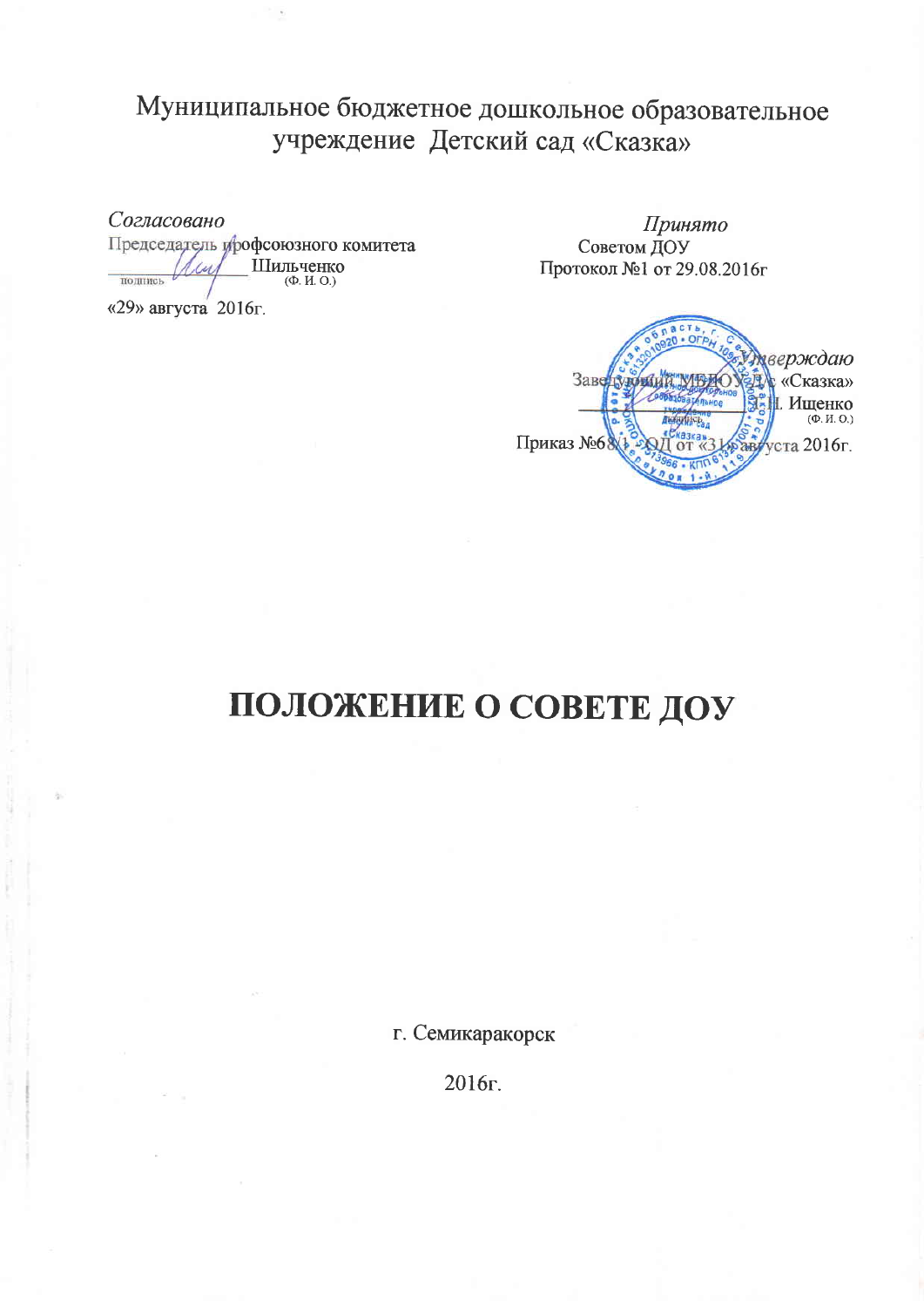- $1.1.$ Совет ДОУ Муниципального бюджетного дошкольного образовательного учреждения Детского сада «Сказка» (далее учреждение) является общественным коллегиальным органом управления учреждения в соответствии с Законом РФ от 29.12.2012 г. № 273 « Об образовании» и Уставом учреждения.
- 1.2. Совет ДОУ учреждения выборный представительный орган, образованный на демократических началах участниками образовательных отношений.
- 1.3. Деятельность членов Совета ДОУ основывается на принципах добровольности участия в его работе, коллегиальности принятия решений, гласности.
- 1.4. Совет ДОУ осуществляет свою деятельность в соответствии с законами и иными нормативно - правовыми актами РФ, субъекта РФ, органов местного самоуправления, Уставом ДОУ, а также регламентом Совета ДОУ, иными локальными нормативными актами учреждения.

1.5. Деятельность членов Совета ДОУ основывается на принципах добровольности участия в его работе, коллегиальности принятия решений, гласности.

## 2. Структура Совета ДОУ, норядок его формирования

- 2.1. Совет ДОУ состоит из представителей:
- родителей (законных представителей) воспитанников учреждения;
- работников учреждения;
- 2.2. В состав Совета ДОУ также входят: руководитель ДОУ и представитель учредителя, назначаемый приказом соответствующего органа управления образованием.
- 2.3. По решению Совета ДОУ в его состав также могут быть приглашены и включены граждане, чья профессиональная и (или), общественная деятельность. знания, возможности **MOFYT** ПОЗИТИВНЫМ образом содействовать функционированию и развитию учреждения.
- 2.4. Общая численность Совета ДОУ:
- Количество членов Совета ДОУ из числа родителей не может быть меньше 1/3 и больше 1/2 общего числа членов Совета ДОУ.
- Количество членов Совета ДОУ из числа работников Учреждения не может превышать ¼ от общего числа членов Совета ДОУ.
- Остальные места в Совете ДОУ занимают: руководитель ДОУ, представитель учредителя, кооптированные члены.
- 2.5. Кандидаты в члены Совета ДОУ от трудового коллектива избираются на общем собрании трудового коллектива.
- 2.6. Кандидаты от родителей (законных представителей) воспитанников избираются на общем родительском собрании.
- 2.7. Для организации работы Совет ДОУ избирает председателя и секретаря.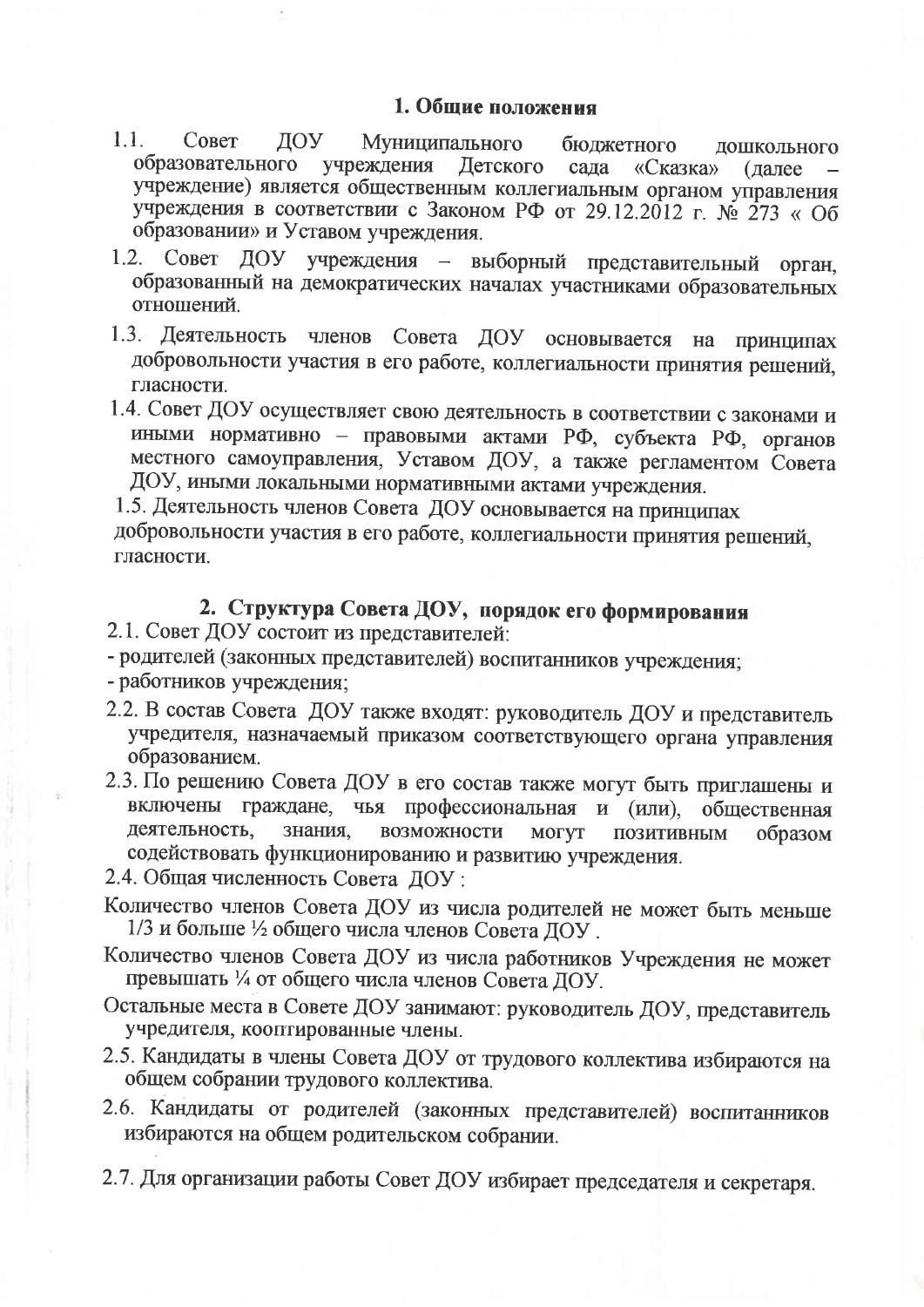- 2.8. Председателем Совета ДОУ может быть избран любой из его членов.
- 2.9. Решения Совета ДОУ принимаются открытым голосованием.
- 2.10. Совет ЛОУ собирается на заседания по мере надобности, но не реже 4-х раз в год. В случае необходимости председатель Совета ДОУ обязан созвать внеочередное заседание.

#### 3. Функции Совета ДОУ:

- 3.1. Совет ДОУ имеет право вносить свои предложения по изменению и дополнению в Устав учреждения (с последующим внесением данных изменений и дополнений на утверждение учредителя), в том числе в части определения:
	- прав и обязанностей участников образовательного процесса.
	- структуры, компетенции, порядка формирования и работы органов самоуправления учреждения.
- 3.2. Совет ДОУ рассматривает:
	- концепцию и программу развития учреждения:
	- договор с родителями (законными представителями) обучающихся;
	- нормативно-правовые документы, касающиеся всех участников образовательного процесса.
- 3.3. Согласовывает, по представлению руководителя учреждения:

- нормативные акты учреждения, касающиеся всех участников образовательного процесса.

3.4. Совет ДОУ вносит руководителю учреждения предложения в части:

- материально - технического обеспечения и оснащения образовательного процесса, создания развивающей среды в учреждении (в пределах выделяемых норм);

- выбора программ, рекомендованных и допущенных к использованию в образовательном процессе;

создание в учреждении необходимых условий для организации питания, медицинского обслуживания;

- мероприятий по охране и укреплению здоровья обучающихся;

- развития воспитательной работы в учреждении.

3.5. Совет ДОУ информирует участников образовательного процесса о своей деятельности и принимаемых решениях, участвует в подготовке публичного доклада учреждения;

- 3.6. Совет ДОУ заслушивает отчет руководителя учреждения по итогам учебного и финансового года.
- 3.7. Совет ДОУ правомочен, при наличии оснований, ходатайствовать перед руководителем учреждения о расторжении трудового логовора с педагогическими работниками и работниками из числа вспомогательного и административного персонала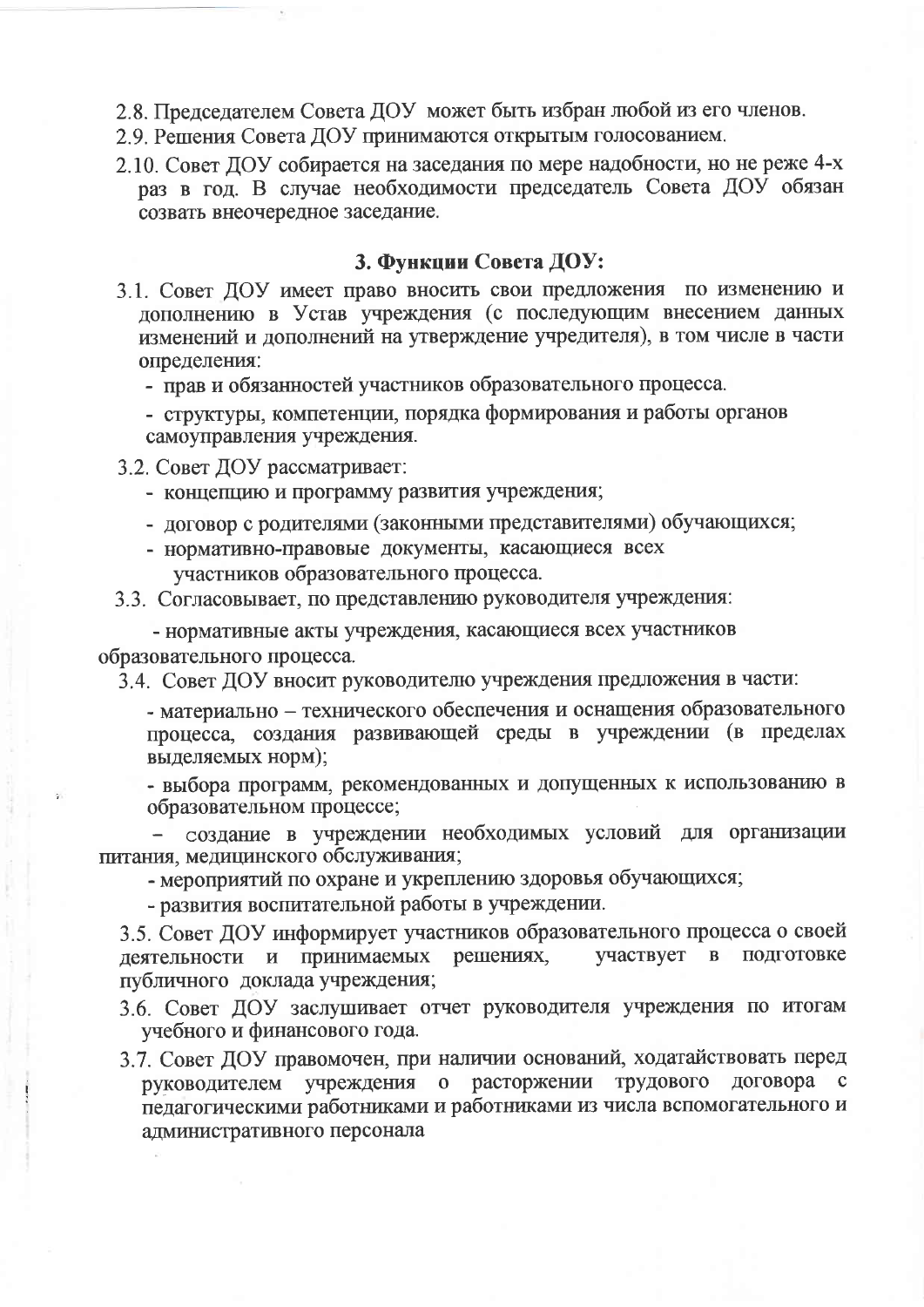3.8. По вопросам, для которых Уставом учреждения Совету ДОУ не отведены полномочия на принятие решений. решения **НОСЯТ** рекомендательный характер.

### 4. Полномочия председателя Совета ДОУ:

- 4.1. Организует деятельность Совета ДОУ.
- 4.2. Информирует членов Совета ДОУ о предстоящем заседании за 7 дней.
- 4.3. Регистрирует поступающие в Совет ДОУ заявления, обращения и иные материалы.
- 4.4. Определяет повестку заседания Совета ДОУ.
- 4.5. Контролирует выполнение решений Совета ДОУ.
- 4.6. Отчитывается о деятельности Совета ДОУ перед общим собранием и учредителем.

#### 5. Ведение документации

5.1. Решения Совета ДОУ по вопросам, относящимся к его компетенции, оформляются в виде отдельного документа и подписываются председателем и секретарем Совета ДОУ.

5.2. Заседания Совета ДОУ оформляются протоколом. Протоколы подписываются председателем и секретарем Совета ДОУ.

5.3. Протоколы нумеруются постранично, скрепляется подписью председателя Совета ДОУ и печатью учреждения. Нумерация протоколов ведется от начала календарного года.

### 6. Организация деятельности Совета ДОУ

- 6.1. Основные положения, касающиеся порядка и условий деятельности Совета ДОУ, определяются Уставом учреждения. Вопросы порядка работы Совета ДОУ, не урегулированные Уставом, определяются регламентом Совета ДОУ.
- 6.2. Организационной формой работы Совета ДОУ являются заседания, которые проводятся по мере необходимости, но не реже одного раза в квартал.
- 6.3. Заседания Совета ДОУ созываются председателем Совета ДОУ, а в его отсутствие - заместителем председателя. Правом внеочередного созыва заседания Совета ДОУ обладает также руководитель учреждения и представитель Учредителя в составе Совета ДОУ.
- 6.4. На заседании (в порядке, установленном Уставом ДОУ и регламентом Совета ДОУ) может быть решен любой вопрос, отнесённый к компетенции Совета ДОУ.
- 6.5. Первое заседание Совета ДОУ созывается руководителем учреждения не позднее чем через месяц после его формирования. На первом заседании Совета ДОУ избираются председатель и секретарь. Председатель не может избираться из числа работников учреждения (включая руководителя), а также председателем не может быть избран представитель Учредителя.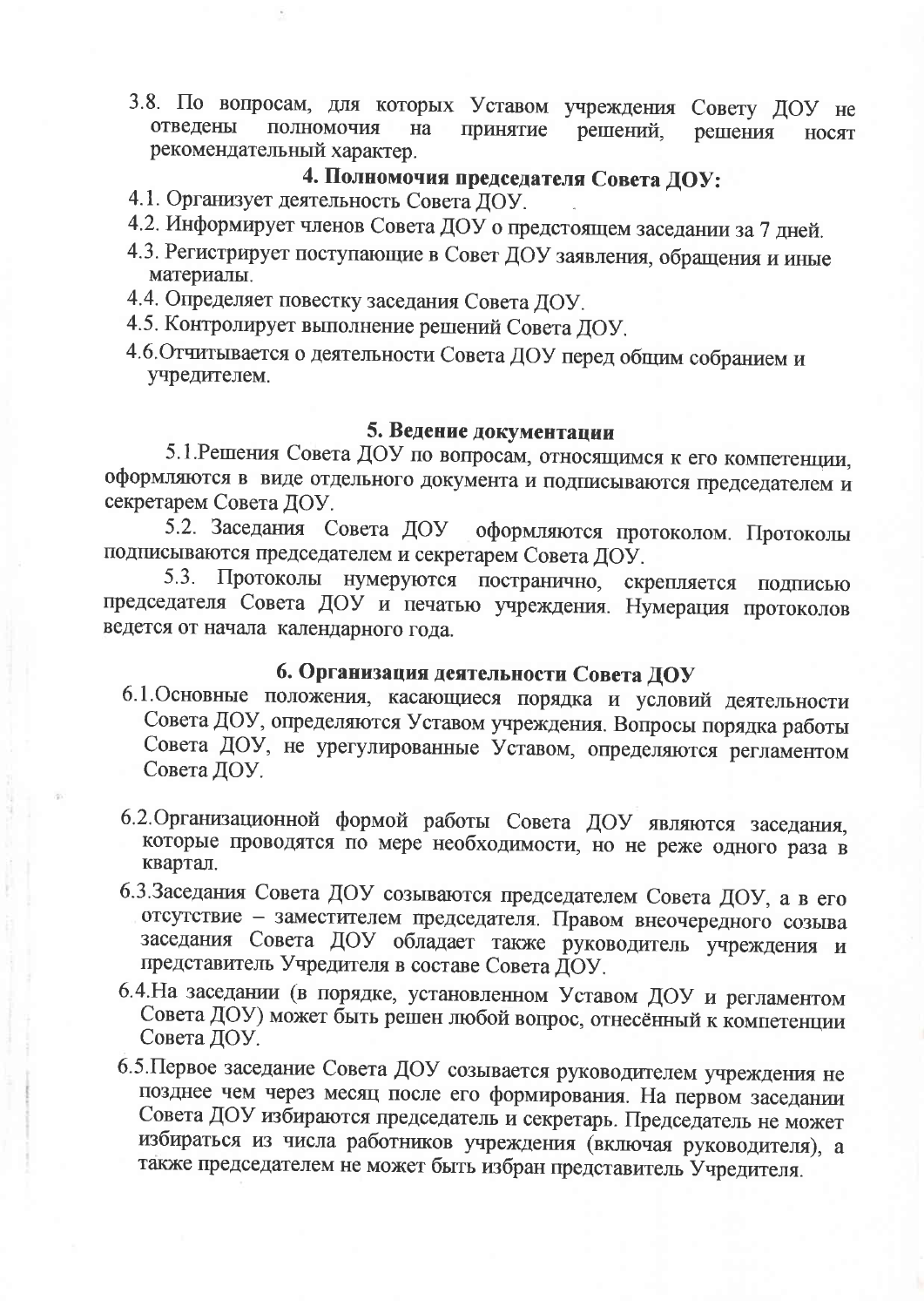- 6.6. Планирование работы Совета ДОУ осуществляется  $\mathbf{B}$ порядке. определённом регламентом Совета ДОУ. Регламент Совета ДОУ должен быть принят не позднее, чем на втором его заседании.
- 6.7. Совет ДОУ имеет право, для подготовки материалов к заседаниям Совета ДОУ, выработки проектов его решений в период между заседаниями, создавать постоянные и временные комиссии совета, определять их структуру, количество членов в комиссиях, назначать из числа членов Совета ДОУ их председателей, утверждать задачи, функции, персональный состав и регламент работы комиссий. В комиссии могут входить, с их согласия, любые лица, которых Совет ДОУ сочтёт необходимым привлечь для обеспечения эффективной работы комиссии. Руководитель любой комиссии является членом Совета ЛОУ.
- 6.8.Заседание Совета ДОУ правомочно, если на нём присутствуют не менее половины от числа членов Совета ДОУ, определённого Уставом ДОУ. Заседание Совета ДОУ ведёт председатель, а в его отсутствие заместитель председателя.
- 6.9. Решения Совета ДОУ принимаются большинством голосов членов Совета ДОУ присутствующих на заседании, при открытом голосовании и оформляются протоколом, который подписывается председателем  $\mathbf{M}$ секретарём Совета ДОУ.
- 6.10. Для осуществления своих функций Совет ДОУ вправе:

- приглашать на заседания Совета ДОУ любых работников учреждения для получения разъяснений, консультаций, заслушивания отчетов по вопросам, входящим в компетенцию Совета ДОУ.

- запрашивать и получать у руководителя учреждения и (или) Учредителя информацию, необходимую для осуществления функций Совета ДОУ, в том числе в порядке контроля за реализацией решений Совета ДОУ.

6.11. Организационно - техническое обеспечение деятельности Совета ДОУ возлагается на администрацию учреждения.

### 7. Обязанности и ответственность Совета ДОУ и его членов

- 7.1. Совет ДОУ несёт ответственность за своевременное принятие и выполнение решений, входящих в его компетенцию.
- 7.2. Руководитель учреждения вправе самостоятельно принимать решение по вопросу, входящему в компетенцию Совета ДОУ, в случае отсутствия необходимого решения Совета ДОУ по данному вопросу в установленные сроки.
- 7.3. Учредитель вправе распустить Совет ДОУ, если Совет ДОУ не проводит свои заседания в течение полугода, не выполняет свои функции или принимает решения, противоречащие действующему законодательству РФ, Уставу учреждения и иным локальным нормативным правовым актам учреждения. В этом случае происходит либо новое формирование Совета ДОУ по установленной процедуре, либо Учредитель принимает решение о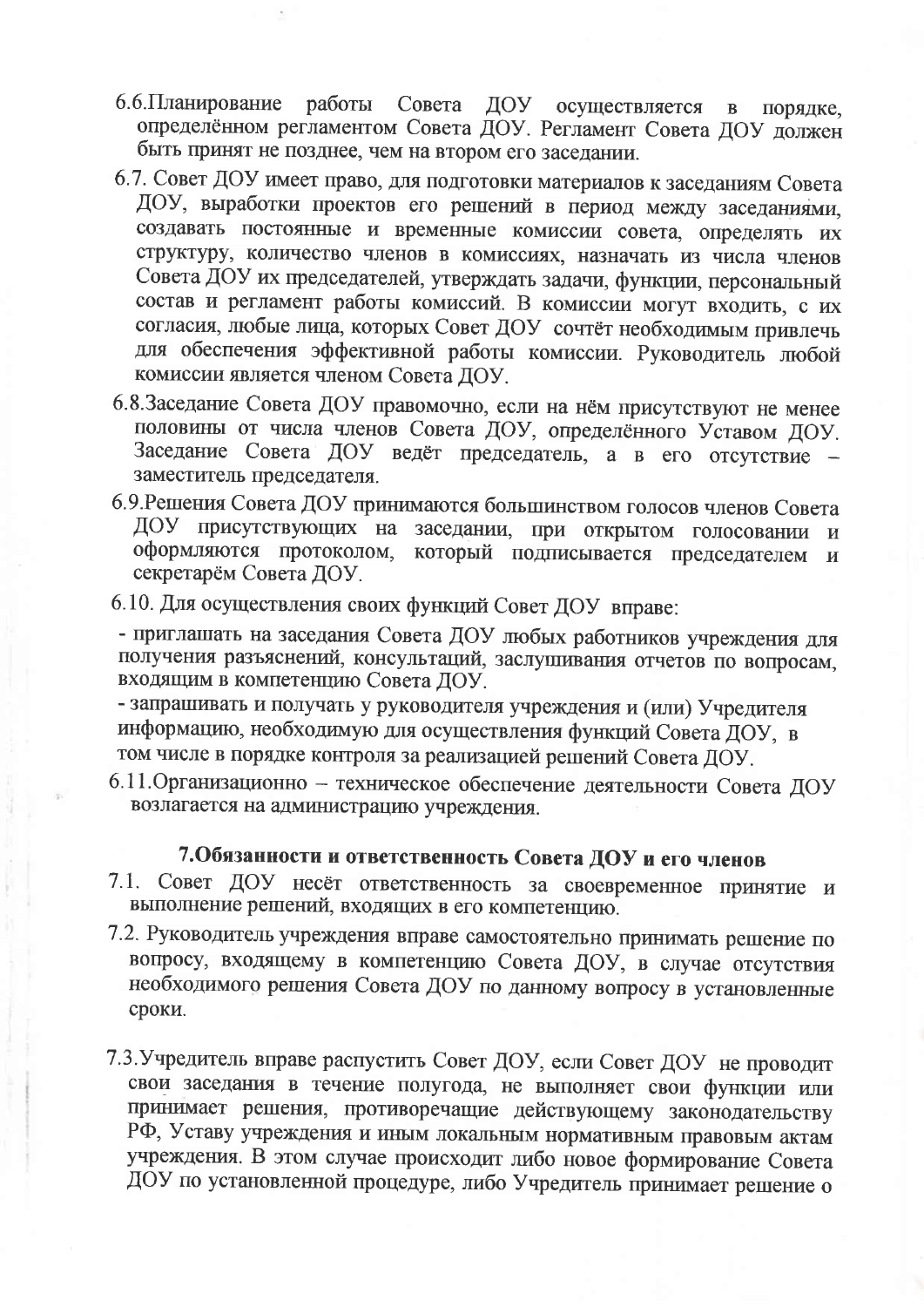нецелесообразности формирования в данном учреждении управляющего Совета ДОУ на определенный срок.

- 7.4. Члены Совета ДОУ, в случае принятия решений, влекущих нарушение законолательства  $P\Phi$ . несут ответственность  $\mathbf{R}$ соответствии  $\mathbf{C}$ законодательством РФ.
- 7.5. Решения Совета ДОУ, противоречащие положениям Устава учреждения, положениям договора учреждения и Учредителя, недействительны с момента их принятия и не подлежат исполнению руководителем учреждения, его работниками и иными участниками образовательного процесса. По факту принятия такого решения Совета ДОУ учредитель вправе принять решение об отмене этого решения Совета ДОУ, либо внести через своего представителя в Совет ДОУ представление о пересмотре такого решения.

7.6.В случае возникновения конфликта между Советом ЛОУ и руководителем учреждения (несогласия руководителя с решением Совета ДОУ и (или) несогласия Совета ДОУ с решением (приказом) руководителя), который не может быть урегулирован путём переговоров, решение по конфликтному вопросу принимает Учредитель.

- 7.7. Члены Совета ДОУ обязаны посещать его заседания. Член Совета ДОУ, систематически, более двух раз подряд, не посещающий заседания без уважительных причин, может быть выведен из его состава по решению Совета ЛОУ.
- 7.8. Член Совета ДОУ выводится из его состава по решению Совета ДОУ в следующих случаях:
- -по желанию члена Совета ДОУ, выраженному в письменной форме; -при отзыве представителя Учредителя:

-при увольнении с работы руководителя учреждения, или увольнении работника учреждения, избранного членом Совета ДОУ, если они не могут кооптированы быть ИЛИ  $He$ кооптируются в состав Совета ЛОУ после увольнения:

- в случае совершения противоправных действий, несовместимых с членством в Совете ДОУ;
- при выявлении следующих обстоятельств, препятствующих участию члена Совета ДОУ в работе Совета ДОУ: лишение родительских прав, судебное запрешение заниматься педагогической деятельностью иной  $\overline{M}$ деятельностью, связанной с работой с детьми, признание по решению суда недееспособным, наличие неснятой судимости за совершение уголовного преступления.
- 7.11. Выписка из протокола заседания Совета ДОУ о выводе члена Совета ДОУ направляется учредителю.
- 7.12. После вывода (выхода) из состава Совета ДОУ его члена Совет ДОУ для замещения выбывшего члена (посредством принимает меры кооптации).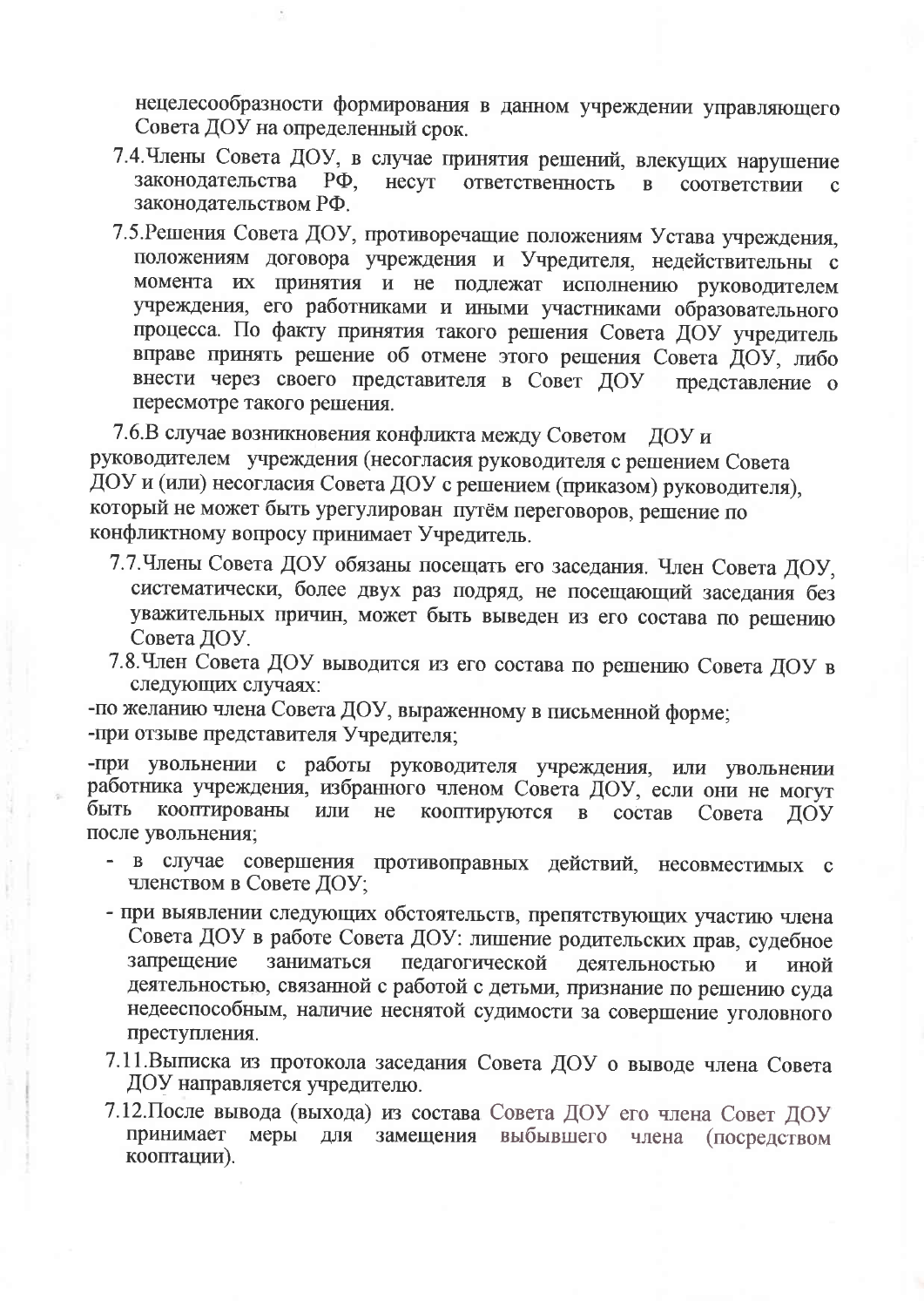### Регламент Совета ДОУ

#### Муниципального бюджетного дошкольного образовательного учреждения Детского сада «Сказка»

#### Глава І. Общие положения

#### Статья 1. Совет ДОУ.

МБДОУ Д/с «Сказка» является коллегиальным органом Совет ДОУ управления образовательным учреждением, реализующим Принцип демократического, государственно - общественного характера управления образованием.

Совет ДОУ создаётся в составе 5 членов избираемых на основе открытого голосования на 1 заседании Совета ДОУ. Также на 1 заседании избираются председатель Совета ДОУ, члены Комиссии. Члены Совета ДОУ избираются сроком на один год.

#### Статья 2. Принципы деятельности Совета ДОУ.

Деятельность Совета ДОУ основывается на принципах законности, гласности, коллективности, свободного обсуждения и решения вопросов.

#### Статья3. Полномочия Совета ДОУ.

Совет ДОУ осуществляет свои полномочия в соответствии с Конституцией РФ, Законом РФ « Об образовании», другими федеральными законами, Уставом ДОУ.

#### Статья 4. Осуществление полномочий Совета ДОУ.

Совет ДОУ решает вопросы, относящиеся к его компетенции, на заседаниях. В промежутках между заседаниями члены Совета ДОУ работают в его комиссиях, используя формы индивидуальной и коллективной леятельности.

#### Глава II. Организация заседаний Совета ДОУ Статья 1. Проведение заседаний.

Заседания Совета ДОУ проводятся по мере необходимости, но не реже 1 раза в квартал, а также по инициативе председателя или по требованию руководителя ДОУ, представителя Учредителя, четверти членов Совета ЛОУ.

Дата, время, повестка заседания, а также необходимые материалы доводятся до сведения членов Совета ДОУ не позднее, чем за 5 дней до заседания Совета ДОУ

#### Статья 2. Правомочность заседаний Совета ДОУ.

Заседание правомочно, если на нём присутствует не менее половины от установленного числа членов Совета ДОУ.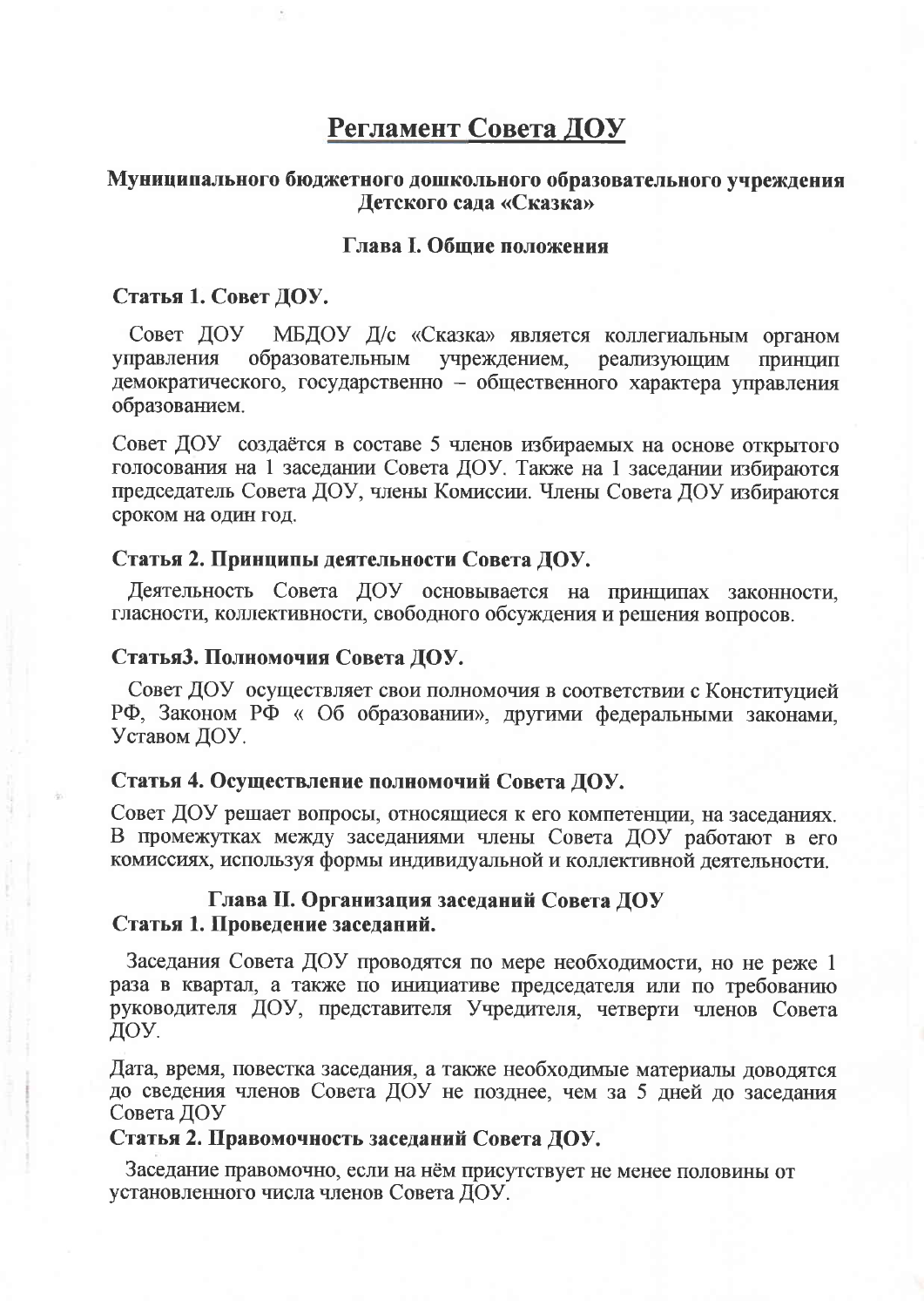Правомочность заседания подтверждается количеством членов Совета ДОУ, принявшим участие в голосовании.

Каждый член Совета ДОУ обладает одним голосом. В случае равенства голосов решающим является голос председательствующего на заседании.

## Статья 3. Присутствие на заседаниях Совета ДОУ.

Заседания Совета ДОУ носят открытый характер. По приглашению члена Совета ДОУ в заседаниях с правом совещательного голоса могут принимать участие лица, не являющиеся членами Совета ДОУ, если против этого не возражают более половины членов Совета ДОУ, присутствующих на заседании.

Любые лица, имеющие право быть избранными в члены Совета ДОУ (родители, законные представители воспитанников, работники ДОУ) вправе ознакомиться с протоколами заседаний Совета ДОУ и принятыми решениями.

## Статья 4. Протокол заседаний Совета ДОУ.

Секретарь Совета ДОУ организует подготовку заседаний, ведение протокола заседания.

В протоколе заседания указываются:

- дата, время и место проведения заседания, его порядковый номер;

- фамилия, имя и отчество присутствующих на заседании;
- повестка дня:
- краткая запись выступлений участников заседания;

- вопросы, поставленные на голосование и итоги по ним;

Протокол заседания оформляется в пятидневный срок после его проведения, подписывается председательствующим на заседании и секретарём.

## Статья 5. Председательствующий на заседании Совета ДОУ.

Председательствующим на заседании Совета ДОУ является председатель Совета ДОУ или его заместитель, а в случае их отсутствия - член Совета ДОУ, избранный большинством голосов из числа присутствующих на заседании.

Председательствующий на заседании должен обеспечить беспрепятственное выражение мнений членов Совета ДОУ и других лиц, имеющих право на выступление, а также поддержание порядка в зале заседания.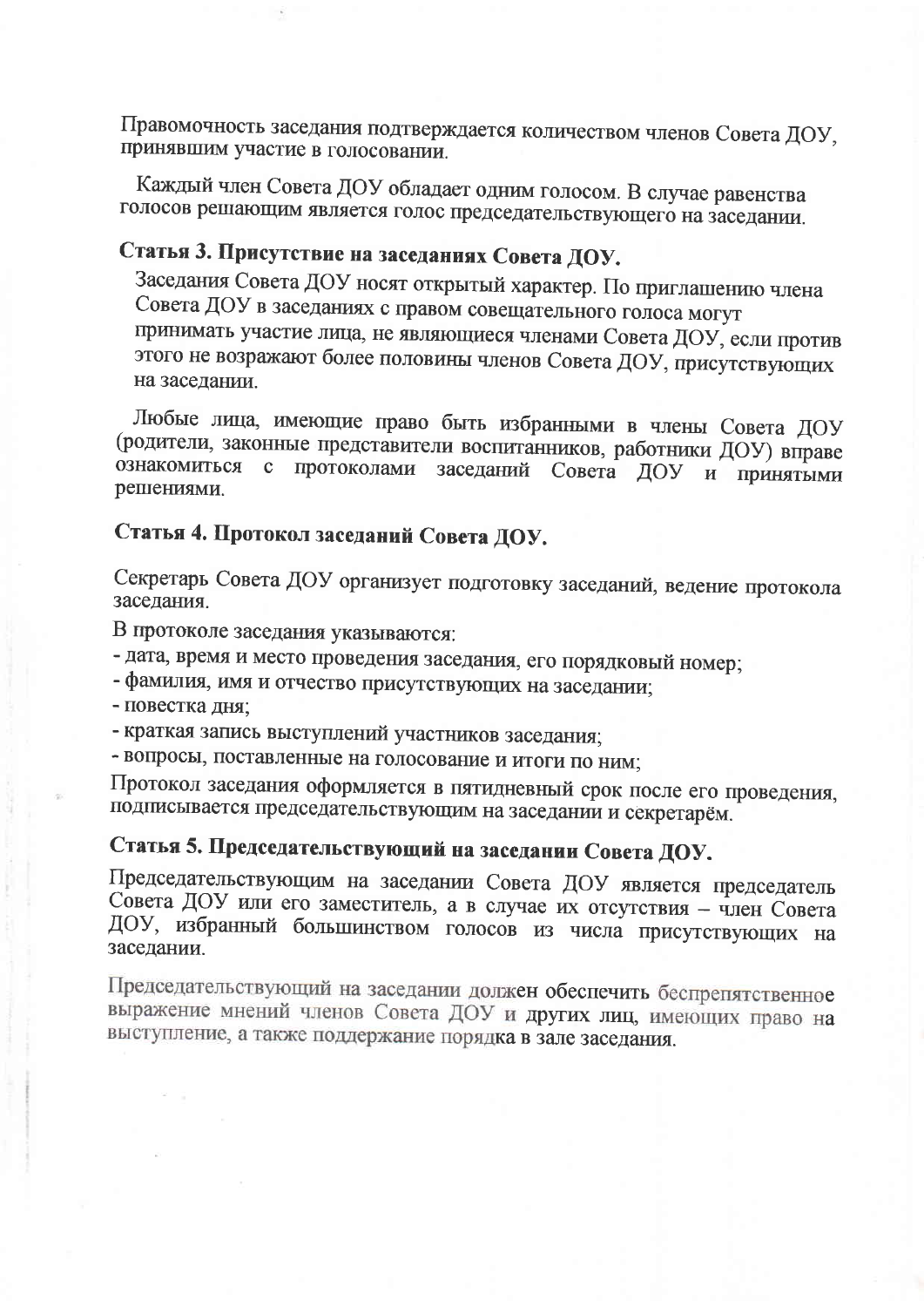Председатель Совета ДОУ (его заместитель) должен передать ведение заседания при рассмотрении вопроса об освобождении его от должности, соответственно, председателю (заместителю).

Председательствующий на заседании при поимённом голосовании голосует последним.

### Статья 6. Формирование повестки дня для заседания Совета ДОУ.

Проект повестки дня заседания формируется председателем Совета ДОУ совместно с председателями комиссий Совета ДОУ и доводится до сведения членов Совета ДОУ не менее чем за 5 дней до начала заселания.

Вначале каждого заседания повестка дня обсуждается и утверждается Советом ДОУ простым большинством присутствующих членов Совета ДОУ.

Не включённые в предлагаемую повестку дня вопросы могут быть дополнительно включены в неё решением Совета ДОУ.

#### Статья 7. Рассмотрение вопросов повестки дня.

После утверждения повестки дня обсуждение идёт по порядку, установленному повесткой.

Изменения в порядке обсуждения вопросов повестки дня производится протокольным решением.

Вопросы, не рассмотренные на данном заседании, могут быть рассмотрены на следующем заседании.

#### Статья 8. Права члена Совета ДОУ на заседании.

-Члены Совета ДОУ работают на общественных началах.

-Каждый член Совета ДОУ обладает одним голосом. В случае равенства решающим является голос председательствующего голосов **H<sub>a</sub>** заседании.

-Член Совета ДОУ на заседании вправе:

1. вносить предложения по повестке дня, порядку ведения заседания;

- 2. вносить поправки к проектам документов;
- 3. участвовать в обсуждении и принятии решений;
- 4. выражать в письменной форме своё особое мнение, которое приобщается к протоколу заседания;
- 5. требовать постановки своих предложений на голосование.

#### Глава III. Председатель Совета ДОУ Статья 1. Председатель Совета ДОУ.

Совет ДОУ возглавляет Председатель, избираемый тайным голосованием из числа членов Совета большинством голосов.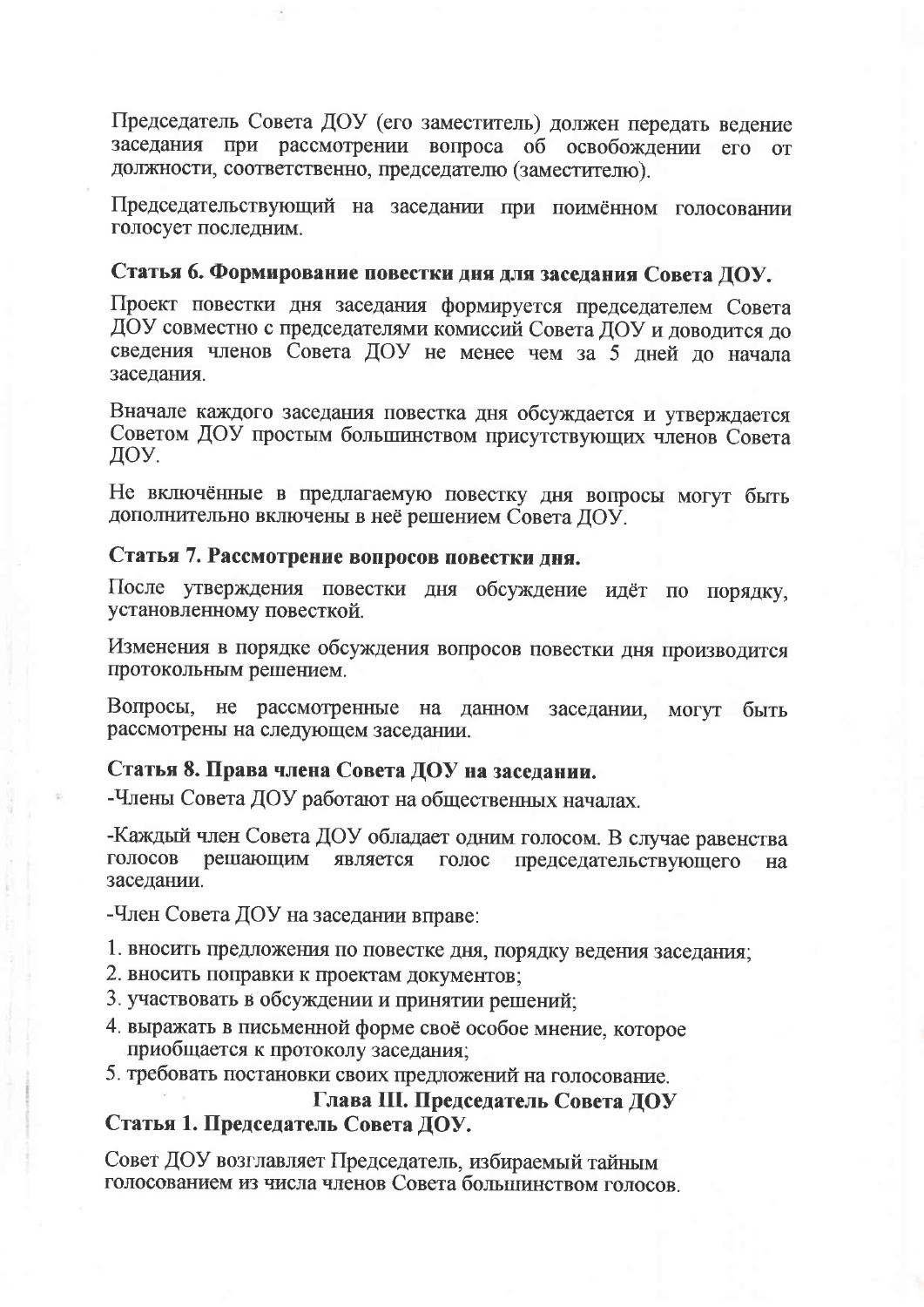Не могут быть избраны Председателем Совета учреждения: представитель учредителя, заведующий учреждением, работники учреждения.

В случае отсутствия председателя Совета ДОУ его функции осуществляет заместитель, избираемый из числа членов Совета ДОУ большинством голосов.

#### Статья 2. Полномочия Председателя Совета ДОУ.

Председатель Совета ДОУ:

- организует и планирует работу Совета ДОУ:
- созывает заседания Совета ДОУ и председательствует на них:
- организует ведение протокола на заседании;

#### Глава IV. Комиссии Совета ДОУ Статья 1. Порядок образования комиссий.

- Совет ДОУ вправе для подготовки материалов и выработки проектов постановлений, а также для более тесной связи с деятельностью детского сада создавать постоянные и временные участие комиссии,  $\mathbf{B}$ которых осуществляется на основе волеизъявления членов Совета ДОУ.

-Постоянные комиссии создаются по основным направлениям деятельности Совета ДОУ, могут включать в себя членов Совета ДОУ и приглашенных лиц с правом совещательного голоса.

- Временные комиссии создаются для проработки отдельных вопросов деятельности учреждения.

-Перечень и количество комиссий определяется Советом ДОУ по своему усмотрению и утверждается решением Совета ДОУ, как, правило, на первом заседании вновь избранного Совета ДОУ.

#### Статья 2. Компетенция комиссий.

Комиссии вправе:

- подготавливать по поручению Совета ДОУ либо по собственной инициативе вопросы, отнесённые к ведению комиссий и материалы к HIMI:

разрабатывать проекты решений (постановлений), вынесенных на рассмотрение Совета ДОУ;

решают вопросы организации своей деятельности;

#### Статья 3. Правомочия заседания комиссий.

- Заседания комиссий проводятся по мере необходимости.